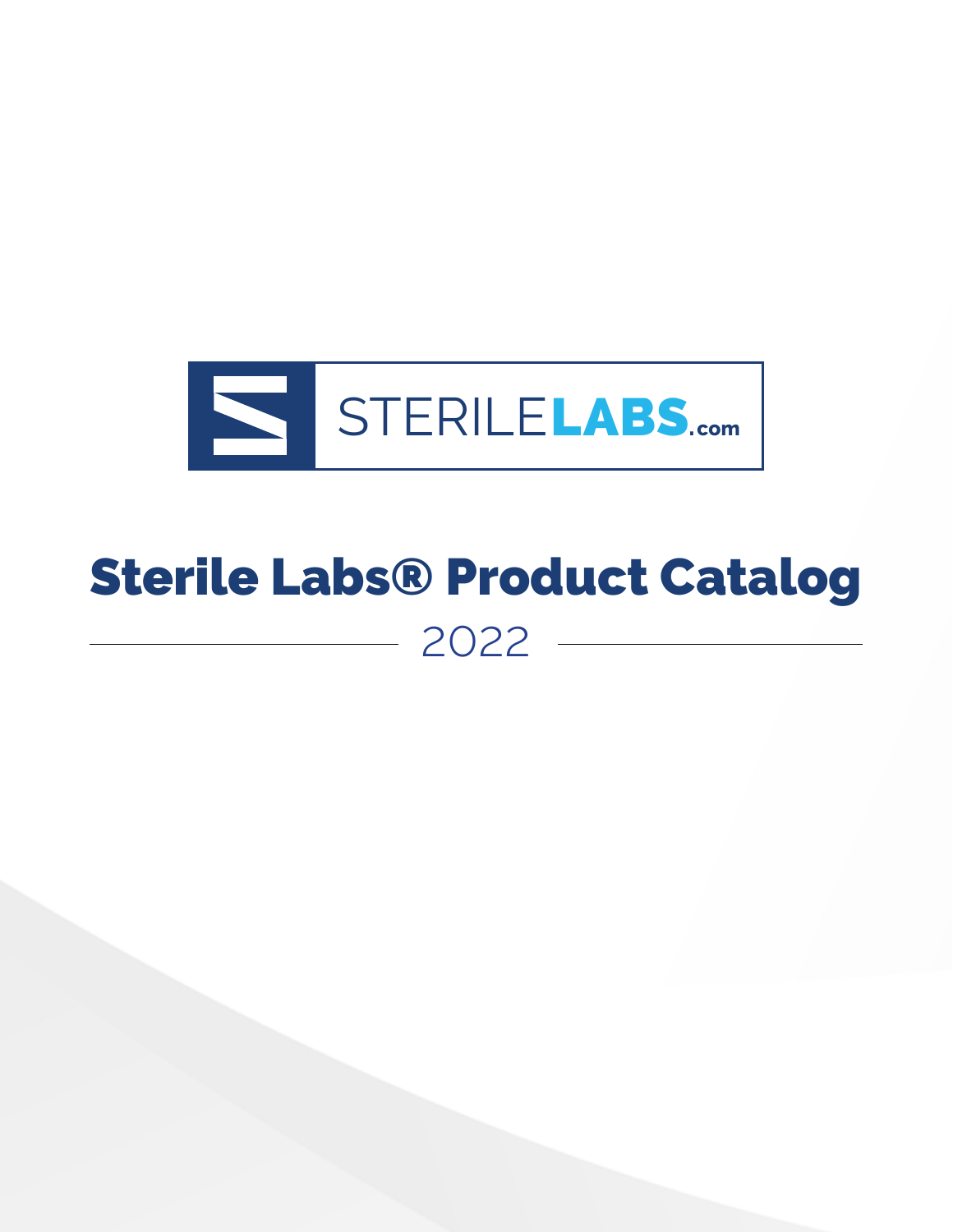# STAINLESS STEEL **DISPOSABLE TROCAR KITS**

Our disposable stainless steel Trocars put patient comfort first while giving the practitioner an opportunity to perform safer procedures. Our 3.5mm Trocar Kits are for pellets under 100mg.







### **3.5MM FOR FEMALES**

| 1            | Female pellet insertion tray-sterile, latex free         |
|--------------|----------------------------------------------------------|
| 1            | CSR wrap                                                 |
| 1            | 3.5mm Female sharp obturator with tip protector, cannula |
| 1            | 3.5mm blunt obturator                                    |
| 1.           | 1 oz. medicine cup                                       |
| 1.           | Pr. Latex free gloves (Large)                            |
| 1            | 10CC Luer Lock Syringe                                   |
| 1            | 18 gauge x 1" needle                                     |
| 1            | 22 gauge $\times$ 1 $\frac{1}{2}$ " needle               |
| 1            | Alcohol prep pad                                         |
| 1            | 1.6 mL Prevantics swab stick (single)                    |
| 1            | 18" x 26" fenestrated drape                              |
| 10           | 3" x 3", gauze dressings                                 |
| 1            | Plastic Posi-Grip™ forceps                               |
| 1            | #11 scalpel                                              |
| 1            | 2/3 cc 0.6 mL compound benzoin tincture vial             |
| 1            | $\frac{1}{2}$ x 4" tape strips, 3/CD                     |
| $\mathbf{1}$ | $4" \times 4\frac{3}{4"$ transparent dressing            |
| $\mathbf{1}$ | Stainless Steel 3.5 mm trocar device                     |